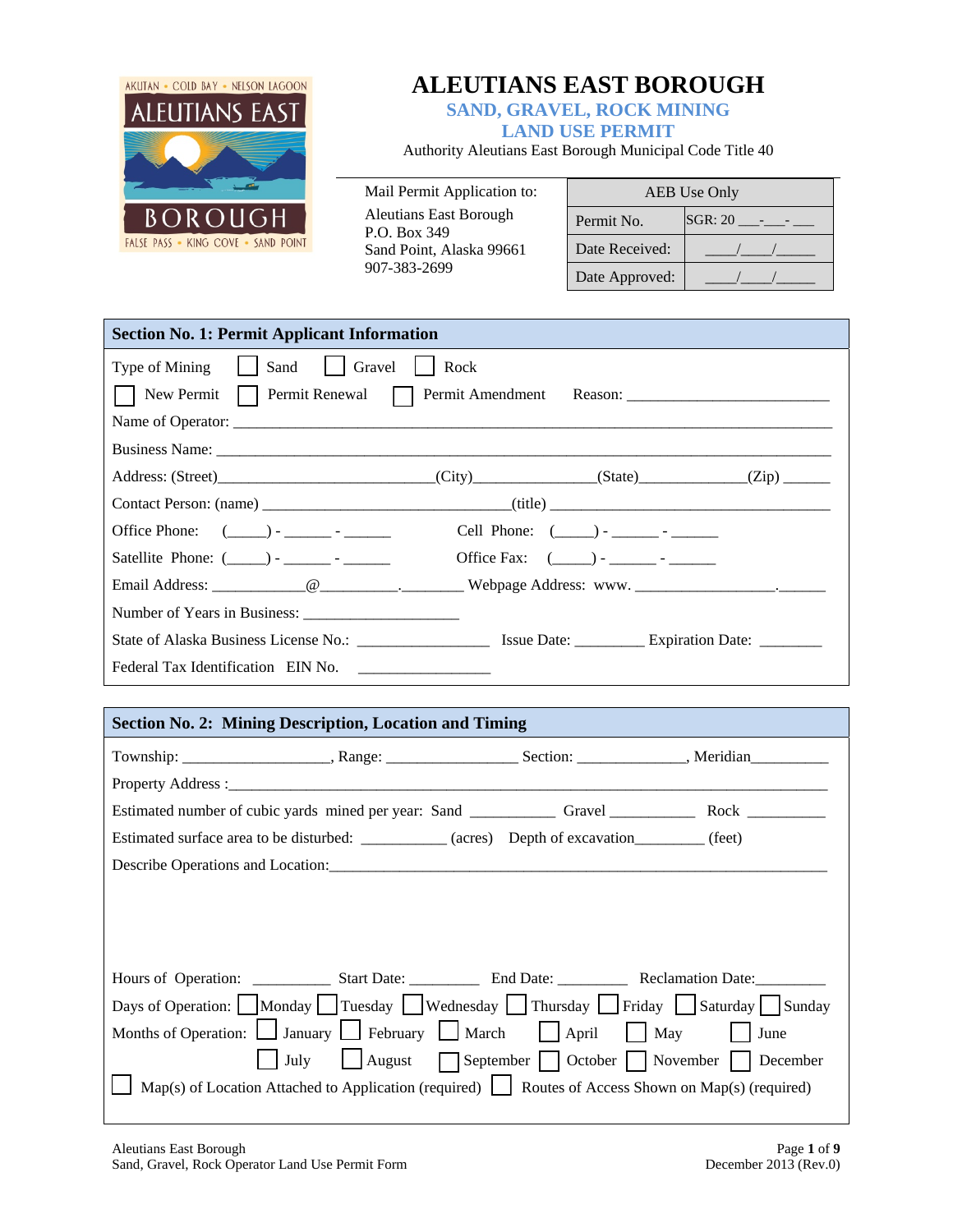| <b>Section No. 3: Property Ownership and Access</b>                                                                                                                                                                      |  |  |
|--------------------------------------------------------------------------------------------------------------------------------------------------------------------------------------------------------------------------|--|--|
| Land Owned by Applicant<br>AEB Land<br>State Land<br>Federal Land                                                                                                                                                        |  |  |
| For properties not owned by the Applicant, describe the instrument used to obtain legal access to land.<br>Permit<br>  Contract<br>License<br>Other<br>Lease                                                             |  |  |
|                                                                                                                                                                                                                          |  |  |
| Does the instrument used to obtain legal access allow for the type, location, amount and extent of sand, gravel, or<br>rock excavation operations described in this permit application?<br>Yes<br>N <sub>0</sub>         |  |  |
| If you answered "yes", are there any limitations placed on your operations? $\begin{array}{ c c } \hline \end{array}$ Yes<br>N <sub>0</sub>                                                                              |  |  |
|                                                                                                                                                                                                                          |  |  |
|                                                                                                                                                                                                                          |  |  |
| $\Box$ No<br>Existing Facilities: Legal Access Granted to Use/Operate Existing Facilities on Property: $\Box$ Yes<br>Access Granted to These Existing Facilities:     Building/Structure     Runway     Road   Port/Dock |  |  |
| New Facilities: Legal Access Granted to Construct/Operate New Facilities on Property:<br>N <sub>o</sub><br>Yes<br>Access Granted to These Existing Facilities:     Building/Structure   Runway<br>Port/Dock<br>Road      |  |  |
| Yes  <br>N <sub>0</sub>                                                                                                                                                                                                  |  |  |
| For facilities not owned by the Applicant, describe legal access to use or operate the facilities.                                                                                                                       |  |  |
| Permit<br>Lease<br>Contract<br>License<br>Other                                                                                                                                                                          |  |  |
|                                                                                                                                                                                                                          |  |  |
|                                                                                                                                                                                                                          |  |  |
| <b>Section No. 4: Required Attachments to Permit Application</b>                                                                                                                                                         |  |  |
| Location Map(s): Must clearly show land ownership, natural features, and township, range and section.                                                                                                                    |  |  |
| Routes of Access Marked on Map(s) showing ingress and egress routes.                                                                                                                                                     |  |  |
| Plan of Operations                                                                                                                                                                                                       |  |  |
| <b>Reclamation Plan</b>                                                                                                                                                                                                  |  |  |
| Design Plans (If new permanent facilities will be constructed)                                                                                                                                                           |  |  |
| A copy of State of Alaska Business License and a copy of any local license or registration required.                                                                                                                     |  |  |
| Fee Payment (Check for \$100 annual permit fee, or \$50 for each permit amendment made payable to AEB)                                                                                                                   |  |  |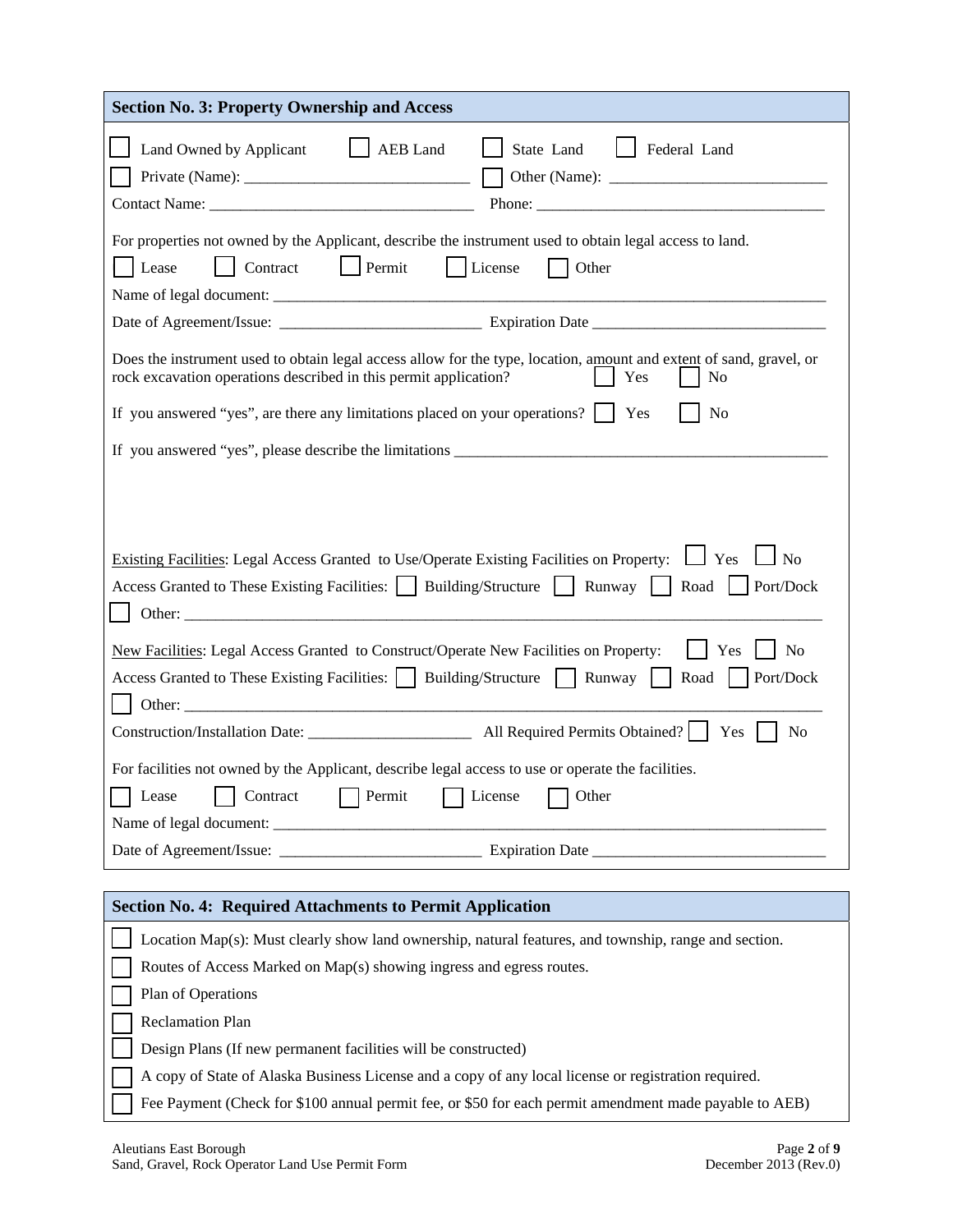| I have operated this business in AEB boundaries in prior years. $\Box$ Yes                                                                                                                                                                                                                                                                                                                                                                                                                                                                                                                                                                                                                                                                                                                                                                                                            | No Number of Years:                                                                                                                                                                                                           |  |  |
|---------------------------------------------------------------------------------------------------------------------------------------------------------------------------------------------------------------------------------------------------------------------------------------------------------------------------------------------------------------------------------------------------------------------------------------------------------------------------------------------------------------------------------------------------------------------------------------------------------------------------------------------------------------------------------------------------------------------------------------------------------------------------------------------------------------------------------------------------------------------------------------|-------------------------------------------------------------------------------------------------------------------------------------------------------------------------------------------------------------------------------|--|--|
| I have all required private, local, state, and federal permits, licenses and/or authorizations.                                                                                                                                                                                                                                                                                                                                                                                                                                                                                                                                                                                                                                                                                                                                                                                       | $ $ $ $ Yes $ $ No                                                                                                                                                                                                            |  |  |
| Business has operated in compliance with all local, state & federal requirements since inception. $\Box$ Yes $\Box$ No                                                                                                                                                                                                                                                                                                                                                                                                                                                                                                                                                                                                                                                                                                                                                                |                                                                                                                                                                                                                               |  |  |
| I have paid severance tax to AEB as required since 2011.                                                                                                                                                                                                                                                                                                                                                                                                                                                                                                                                                                                                                                                                                                                                                                                                                              | $\Box$ Yes $\Box$ No $\Box$ No mining since 2011                                                                                                                                                                              |  |  |
| Permits, licenses and/or authorizations for this business are subject to current enforcement action. $\Box$ Yes<br>$\overline{N}$                                                                                                                                                                                                                                                                                                                                                                                                                                                                                                                                                                                                                                                                                                                                                     |                                                                                                                                                                                                                               |  |  |
|                                                                                                                                                                                                                                                                                                                                                                                                                                                                                                                                                                                                                                                                                                                                                                                                                                                                                       |                                                                                                                                                                                                                               |  |  |
| Yes<br>Permits, licenses and/or authorizations for this business have been revoked in the past.<br>$\Box$ No                                                                                                                                                                                                                                                                                                                                                                                                                                                                                                                                                                                                                                                                                                                                                                          |                                                                                                                                                                                                                               |  |  |
| Reason for revocation: New York Contract the Contract of the Contract of the Contract of the Contract of the Contract of the Contract of the Contract of the Contract of the Contract of the Contract of the Contract of the C                                                                                                                                                                                                                                                                                                                                                                                                                                                                                                                                                                                                                                                        |                                                                                                                                                                                                                               |  |  |
|                                                                                                                                                                                                                                                                                                                                                                                                                                                                                                                                                                                                                                                                                                                                                                                                                                                                                       |                                                                                                                                                                                                                               |  |  |
| Section No. 6: Agreement to Comply with Severance Tax Payment                                                                                                                                                                                                                                                                                                                                                                                                                                                                                                                                                                                                                                                                                                                                                                                                                         |                                                                                                                                                                                                                               |  |  |
| Severance Tax unless the annual gross production value of the operation does not equal or exceed \$5,000 annually. I agree to<br>comply with Aleutian East Borough's Municipal Code Chapter 60.40, Severance Tax payment requirements.                                                                                                                                                                                                                                                                                                                                                                                                                                                                                                                                                                                                                                                | Sand, gravel and rock that is severed or harvested anywhere within the Aleutian East Borough is subject to a \$0.10 per cubic yard                                                                                            |  |  |
|                                                                                                                                                                                                                                                                                                                                                                                                                                                                                                                                                                                                                                                                                                                                                                                                                                                                                       |                                                                                                                                                                                                                               |  |  |
|                                                                                                                                                                                                                                                                                                                                                                                                                                                                                                                                                                                                                                                                                                                                                                                                                                                                                       |                                                                                                                                                                                                                               |  |  |
|                                                                                                                                                                                                                                                                                                                                                                                                                                                                                                                                                                                                                                                                                                                                                                                                                                                                                       |                                                                                                                                                                                                                               |  |  |
|                                                                                                                                                                                                                                                                                                                                                                                                                                                                                                                                                                                                                                                                                                                                                                                                                                                                                       |                                                                                                                                                                                                                               |  |  |
|                                                                                                                                                                                                                                                                                                                                                                                                                                                                                                                                                                                                                                                                                                                                                                                                                                                                                       | Section No. 7: Certification of Accuracy and Agreement to Comply, Indemnify and Hold Harmless                                                                                                                                 |  |  |
| local, state and federal laws, regulations and requirements pertaining to my business operations and land use. I agree to comply<br>with all permit stipulations placed on this permit. I have reviewed the AEB penalty schedule and agree to immediately notify<br>AEB of any potential violations, remedy any violations on the schedule required by AEB and pay penalties within 30 days. I<br>hereby defend, indemnify, and hold the Aleutians East Borough harmless from any and all claims, damages, law suits, losses,<br>liabilities and expenses related to the death or injury of persons and for the damage to or loss of property arising out of or in<br>connection with the entry on and use of the property within the Aleutian's East Borough boundaries by me, the company I<br>represent, and all contractors, subcontractors, guests, clients and their employees. | I certify that the information given by me in this land use permit application is true, complete, and correct. I agree to comply with                                                                                         |  |  |
|                                                                                                                                                                                                                                                                                                                                                                                                                                                                                                                                                                                                                                                                                                                                                                                                                                                                                       |                                                                                                                                                                                                                               |  |  |
|                                                                                                                                                                                                                                                                                                                                                                                                                                                                                                                                                                                                                                                                                                                                                                                                                                                                                       |                                                                                                                                                                                                                               |  |  |
|                                                                                                                                                                                                                                                                                                                                                                                                                                                                                                                                                                                                                                                                                                                                                                                                                                                                                       |                                                                                                                                                                                                                               |  |  |
| <b>Section No. 8: Permit Decision [AEB Use Only]</b>                                                                                                                                                                                                                                                                                                                                                                                                                                                                                                                                                                                                                                                                                                                                                                                                                                  |                                                                                                                                                                                                                               |  |  |
| Fee Paid:<br>$\Box$ Yes $\Box$ No                                                                                                                                                                                                                                                                                                                                                                                                                                                                                                                                                                                                                                                                                                                                                                                                                                                     |                                                                                                                                                                                                                               |  |  |
| Approved:                                                                                                                                                                                                                                                                                                                                                                                                                                                                                                                                                                                                                                                                                                                                                                                                                                                                             |                                                                                                                                                                                                                               |  |  |
| Elevated:                                                                                                                                                                                                                                                                                                                                                                                                                                                                                                                                                                                                                                                                                                                                                                                                                                                                             |                                                                                                                                                                                                                               |  |  |
| Denied:                                                                                                                                                                                                                                                                                                                                                                                                                                                                                                                                                                                                                                                                                                                                                                                                                                                                               | Reason: New York Contract the Contract of the Contract of the Contract of the Contract of the Contract of the Contract of the Contract of the Contract of the Contract of the Contract of the Contract of the Contract of the |  |  |
| Additional Permit Stipulations Attached (in addition to Section No.9 Permit Stipulations) $\Box$ Yes $\Box$                                                                                                                                                                                                                                                                                                                                                                                                                                                                                                                                                                                                                                                                                                                                                                           | N <sub>o</sub>                                                                                                                                                                                                                |  |  |
|                                                                                                                                                                                                                                                                                                                                                                                                                                                                                                                                                                                                                                                                                                                                                                                                                                                                                       |                                                                                                                                                                                                                               |  |  |

**Section No. 5: Prior Operating Experience in Aleutians East Borough**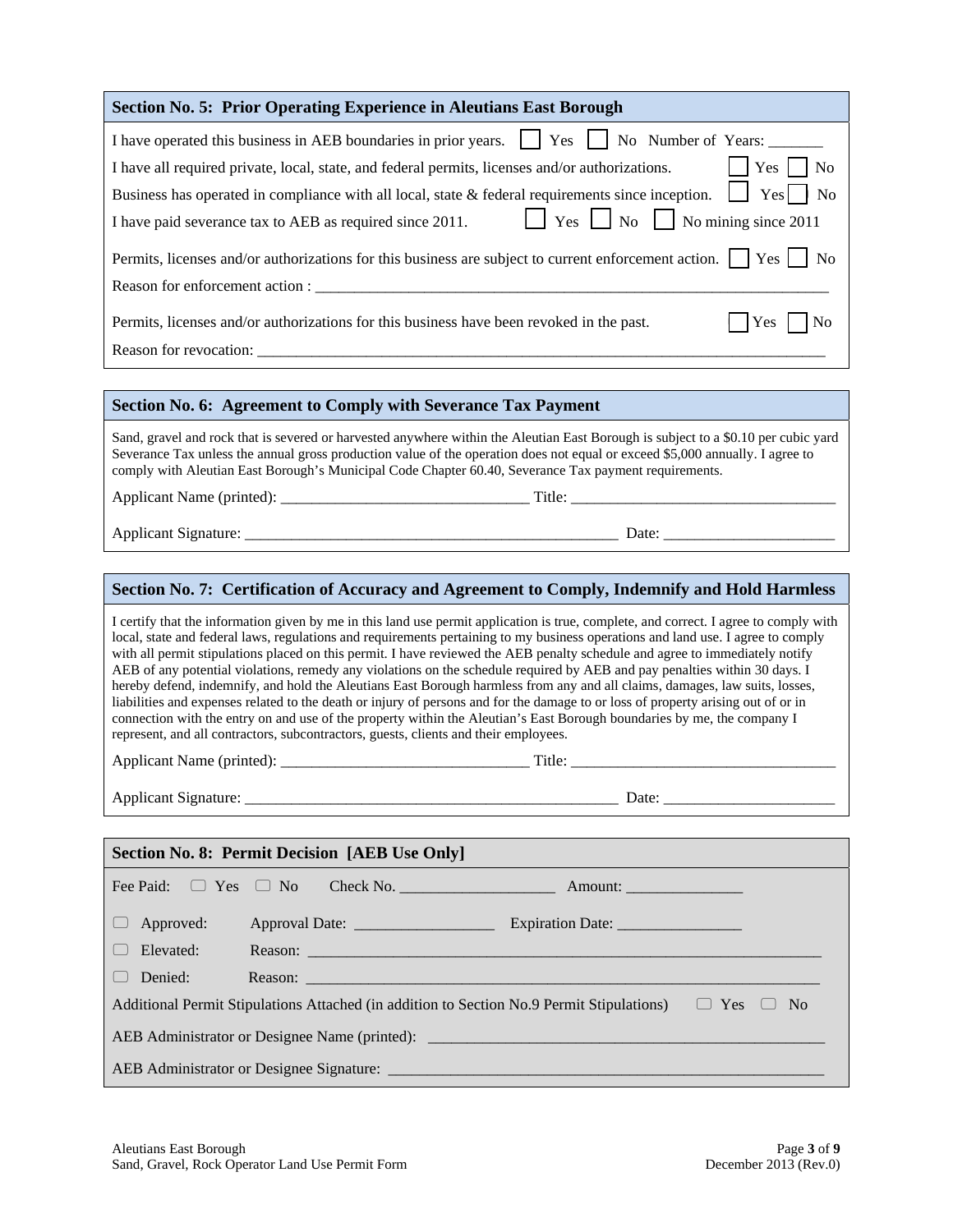#### **Section No. 9: Land Use Permit Stipulations**

- **Permit Term**: This land use permit is issued for the period specified in the permit; a period not to exceed five years. Permittee shall have an approved permit prior to conducting any mining operations. An approved permit must be maintained by the mining operator until the mining operations and Reclamation Plan is completed. The permit is not a property right; it is revocable at the discretion of the Aleutians East Borough (AEB), at any time upon notice.
- **Compliance with Requirements**: Permittee shall not conduct any operations that are not specifically described in the permit application and the Plan of Operations submitted and approved as part of this permit. Permittee shall comply with its approved Plan of Operations, Reclamation Plan, and Design Plans. Permittee shall comply with all local, state, and federal laws, regulations, rules and orders, and requirements and stipulations included in this authorization. Permittee shall inform and ensure compliance with these stipulations by his agents, employees, clients and guests. This authorization is revocable immediately upon violation of any of its terms, conditions, and stipulations or upon failure to comply with any applicable laws, statutes, or regulations.
- 4 Land Owner Authorization: Permitted activities on private, local, state, or federal land may not commence without land owner approval (this includes travel across lands and use of lands). The AEB reserves the right to request a copy and verify all land owner authorizations related to this permit. Land owner approval to access lands described in this permit shall be maintained during the permit term or this permit is null and void. No permanent facilities may be constructed or placed on AEB lands without obtaining a lease or contract with the AEB. This permit does not authorize permanent facilities on AEB lands.
- **Indemnification**: Permittee assumes all responsibility, risk and liability for all activities of the Permittee, its employees, agents, clients guests, contractors, subcontractors or licensees directly or indirectly conducted in conjunction with this permit, including environmental and hazardous substance risks and liabilities, whether occurring during or after the term of this permit. Permittee shall defend, indemnify and hold harmless the AEB, its employees and agents from and against any and all suits, claims, actions, losses, costs, penalties and damages of whatever kind of nature including all attorney fees and litigation costs, arising out of, in connection with or incident to any act or omission by the Permittee, its employees, agents, clients, guests, contractors, subcontractors or licensees. This indemnification shall survive the expiration or termination of this permit.
- **Damages and Claims**: Permittee shall pay the AEB for any damage to permitted property resulting from its use. This permit 4 is subject to valid adverse claims heretofore or hereafter acquired.
- **Reservation of Rights**: The AEB reserves the right to grant additional authorizations for compatible uses on or adjacent to the land covered under this authorization. Authorized concurrent users of lands within the AEB; their agents, employees, contractors, subcontractors and licensees shall not interfere with the operation or maintenance activities of each user.
- **Licenses, Permits and Authorizations**: Permittee shall maintain its State of Alaska Business License and any other private, local, state or federal license, permit or authorization required during the entire permit term or this permit will be null and void. The AEB reserves the right to request a copy of all licenses, permits, or authorizations.
- **Subsistence Protection**: Permittee's uses of land and wildlife habitat shall minimize adverse impacts on subsistence ٠ activities and resources. Noise shall be mitigated to avoid disruption to subsistence activities and nearby communities.
- **Site Disturbance**: All activities shall be conducted in a manner that will minimize the disturbance of soil and vegetation and changes in the character of natural drainage systems to protect local habitat, except for those areas specifically authorized for mining of sand, gravel and rock. Particular attention shall be paid to prevent pollution and siltation of streams, lakes, ponds, seeps and marshes, and to prevent disturbances to fish and wildlife populations and habitats.
- ₩. **Fish Habitat Protection**: Permittee's mining operations shall not adversely affect spawning, rearing, migrating, or over wintering areas for anadromous fish. Mining shall not be conducted in locations which have been documented to provide spawning, rearing or over wintering habitat for anadromous fish. Permittee's mining operations shall avoid causing increases in sedimentation, siltation and the resulting turbidity that could have a significant adverse impact to aquatic productivity and habitats, marine fish, shellfish, or anadromous fish populations in marine, estuarine, and freshwater environments. In streams and their floodplains which provide habitat for anadromous fish, mining operations shall minimize clearing of riparian vegetation and disturbance of natural banks and mining site configurations shall be shaped to blend with physical features and surroundings to provide for diverse riparian and aquatic habitats.
- **Explosives:** To protect fish, explosives shall not be detonated within, beneath, or adjacent to marine, estuarine, or fresh waters that support fish unless 1) the detonation of the explosives produces an instantaneous pressure change in the water body of no more than 2.7 pounds per square inch, and a vibration of no more than 0.5 inches per second or 2) the water body, including its substrate, is frozen, or 3) fish and marine mammals are not present.
- **In-stream Mining:** Sand and gravel mining operations in stream floodplains shall be located and designed to avoid adverse changes to channel hydraulics and the potential for channel diversion through the mining site. A stable bank and bed profile shall be maintained during mining of sand and gravel from a watercourse. A stable bank and bed profile is one that will not alter river currents or change erosion and deposition patterns downstream.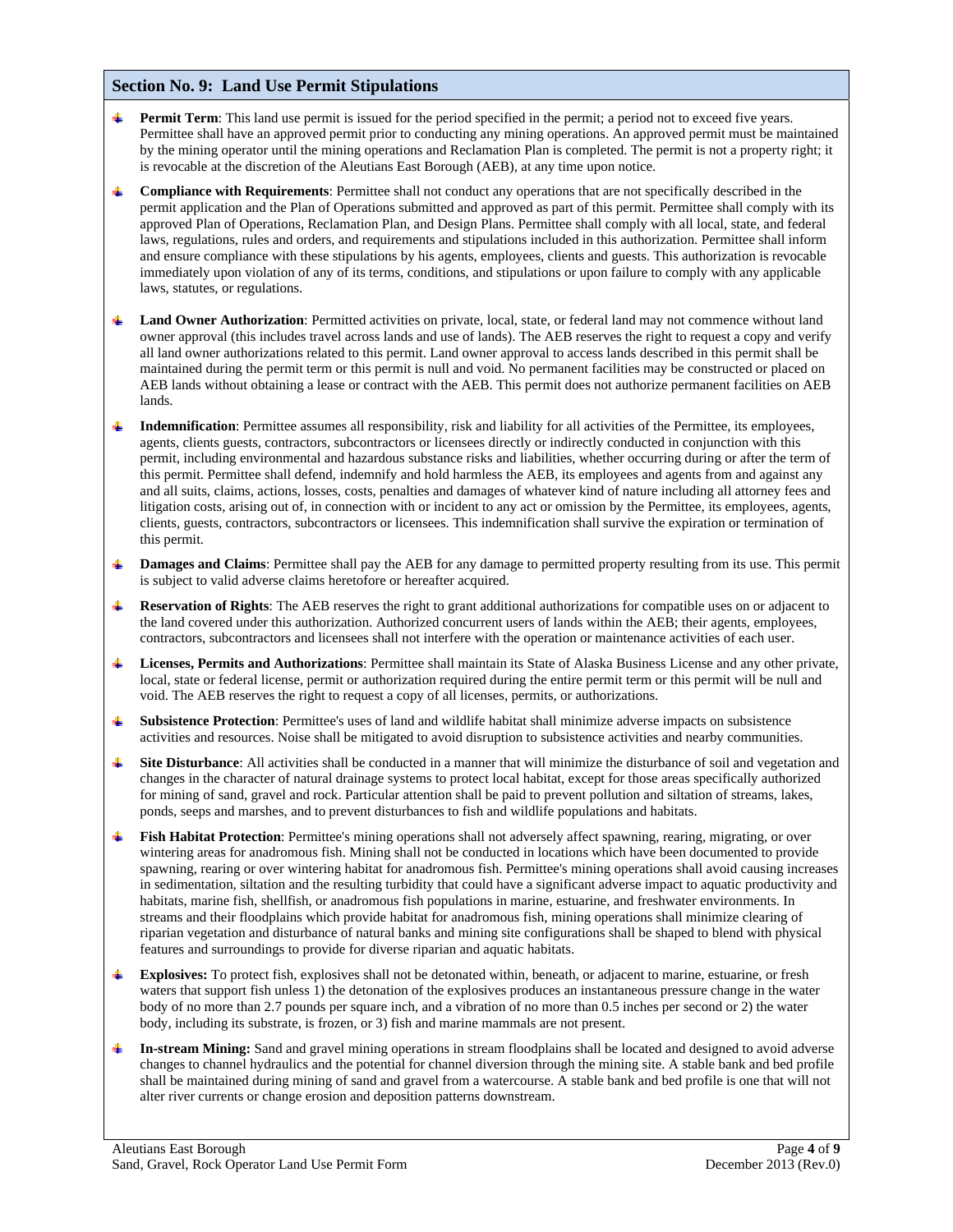- **Stream Alteration:** Mining operations shall not adversely affect natural stream hydraulics by channelization, diversion, ÷ spur dike construction, or other activities.
- **Water Appropriation:** Mining operations shall not withdraw surface waters at a withdrawal rate or timing which adversely affects anadromous fish habitat, particularly spawning or overwintering areas.
- **Water Quality:** Mining operations shall not adversely impact water quality and natural productivity of streams, rivers, and lakes within the Borough and shall significantly increase water turbidity or rate of sediment deposition above natural levels. Toxic/harmful effluents shall not be discharged into the Borough watersheds or water bodies.
- ₩., **Overburden Disposal:** No overburden shall be disposed of in lakes, within the mean annual floodplain of streams or rivers, or below the limit of mean high water in intertidal areas and estuaries. Overburden in upland areas shall be saved and replaced on the cleared area to conform to the natural topography as part of the reclamation procedure.
- **Transportation:** Transportation routes and methods used to bring equipment and supplies to the mine site and to transport recovered sand, gravel or rock from the mine site shall not adversely impact biological resources or community lifestyle. Any damage to road systems, docks or other public transportation infrastructure shall be repaired by the Permittee at its cost.
- 4 **Timber Use:** Permittee shall not cut any timber on lands or remove other resources from the land without prior written permission of the land owner.
- **Fires**: Permittee shall take all reasonable and prudent precautions to prevent and suppress forest, brush, and grass fires. Open burning of hazardous or contaminated material is strictly prohibited. Black smoke is prohibited.
- **Solid Waste**: Prior to removal, all garbage and debris that are subject to decomposition shall be stored in bear-proof containment. All solid waste, debris and hazardous substances generated from short-term (portable) camp use or other activities conducted in accordance with this authorization shall be removed to a facility approved by the Alaska Department of Environmental Conservation (ADEC). Permittee shall keep the operating areas and facilities used in a neat, orderly, and sanitary condition.
- **Watershed Protection**: Watershed areas shall be protected. All operations shall be conducted to minimize or eliminate siltation, road and surface runoff and pollution of the water supply. No stationary or mobile equipment may be transported over, refueled on, or operated on a public drinking water supply.
- **Grey Water and Human Waste Disposal**: Portable or permanently installed sanitation systems shall be provided at the mining operation for workers use. All grey water and human waste shall be collected and disposed of at an ADEC approved disposal site.
- **Fuel Storage**: All fuel storage containers shall be clearly marked with the contents and the Permittee's name. The Permittee is responsible for preventing spillage and contamination of contiguous land and water as well as cleaning up any oil or other pollutants that result from activities associated with this permit. Drip pans and absorbent pads shall be available to contain and clean up spills from any transfer or handling of fuel.
- ÷ **Spills**: All spills of fuels or chemicals shall be reported to AEB (907) 383-2699 and ADEC (800) 478-9300 within 24 hours and be cleaned up immediately and thoroughly to the AEB's satisfaction.
- **Alaska Historic Preservation Act**: The Alaska Historic Preservation Act (AS 41.35.200) prohibits the appropriation, excavation, removal, injury, or destruction of any state owned historic, prehistoric (paleontological) or archaeological site without a permit from the commissioner. Should any sites be discovered during the course of field operations, activities that may damage the site will cease and the Office of History and Archaeology in the Division of Parks and Recreation (907) 269-8721 and the appropriate coastal district shall be notified immediately.
- **Removal of Temporary Equipment and Facilities**: All temporary equipment and facilities, supplies, waste, and fuel shall be removed before the end of each authorized term of use, or on or before permit termination.
- **Permanent Facilities, Structures and Access Routes**: This permit does not grant the Permittee the right to construct any road, dock, port, or runway or erect, construct or place any building, structure, or other fixture on lands within the AEB boundaries. The Permittee shall obtain legal access and authorization from the land owner prior to these activities. A separate lease or contract is required to construct permanent facilities, structure and access routes on AEB lands.
- **Reclamation**: Lands shall be restored to meet the Reclamation Plan submitted and approved as part of this permit. ٠
- Permit Evidence and Inspection: Permittee, and Permittee's employees shall carry a copy of this permit at all times or a copy shall be posted at the mine site in a location visible to all employee and the public. Authorized representatives of the AEB have the right to enter and inspect the operations approved under this permit at any time to ensure that the activity is being or has been accomplished in accordance with the terms and conditions of this permit.
- ₩., **Permit Assignment**: This permit is not transferable and cannot be assigned or subleased, in whole or in part, to another party. If the mining business permitted under this authorization is purchased by another owner, this permit is no longer valid. A new permit application shall be submitted by the new owner, and approved by AEB.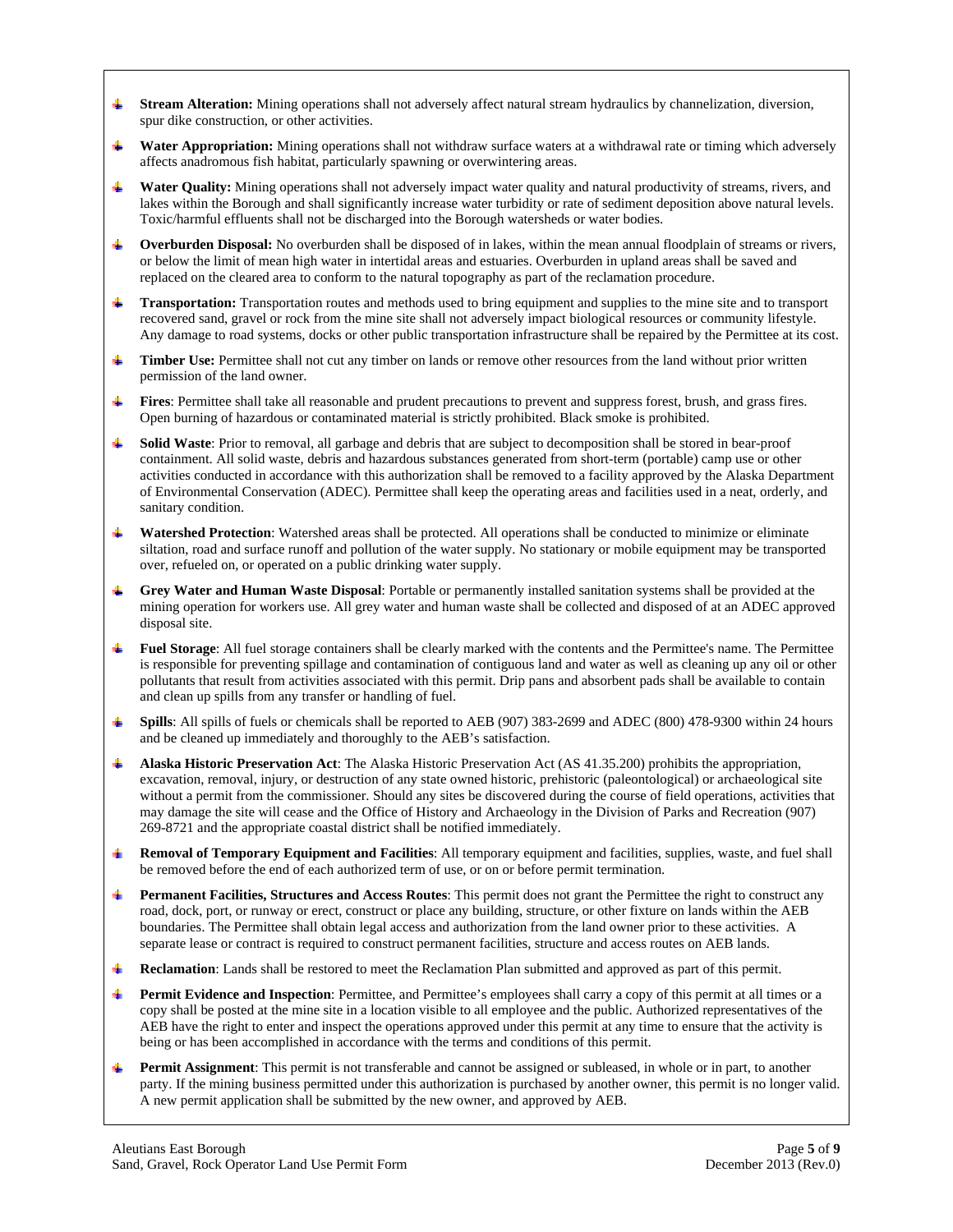- **Amendments:** Permittee shall immediately notify AEB of any change of information submitted in this application. Permittee is only authorized to conduct the mining operations described in this permit application and approval. Any change to the operation will require a permit amendment application to be submitted and approved prior to conducting those activities.
- **Violations and Enforcement**: Pursuant to AEB Municipal Code (AEBMC) Chapter 1.24, a person who violates a provision of this permit is subject to any action available to the AEB for enforcement and remedies, including revocation of the permit, civil action for forcible entry and detainer, ejectment, trespass, damages, and associated costs, or arrest and prosecution for criminal trespass in the second degree. The AEB may seek damages available under a civil action.
- **Additional Stipulations:** AEB reserves the right to modify the stipulations attached and made a part of this permit or to ₩. attach additional stipulations when deemed necessary. If stipulations are added or modified by AEB, the permit will be reissued with the revised permit stipulations. The Permittee will have 60 days to come into compliance with the new requirements.
- **Communication with AEB about the Permit**: All communication regarding activities and reports required under this permit must be clearly marked with the AEB permit number on the front page of the document and submitted to the AEB at P.O. Box 349, Sand Point, Alaska 99661.
- **Recordkeeping**: Permittee shall keep and preserve all records of business activities conducted in AEB for at least 5 years after the site has been remediated to the AEB's satisfaction and the permit has been discontinued.
- **Complaints**: Permittee shall notify the AEB of any written or verbal complaint received within 48 hours by contacting the AEB at (907) 383-2699. The AEB will also notify the Permittee of any complaints received at the AEB Offices. Within seven (7) calendar days of receiving a complaint or being notified of a complaint by the AEB, the Permittee shall provide a written response to the AEB explaining the steps taken to resolve the complaint, or explain why it is not a valid complaint. This permit may be revoked if the AEB receives and validates a complaint regarding impact to subsistence use, trespass, human health, excessive noise, or safety.
- **Annual Report**: On or before February  $1<sup>st</sup>$  of each year, and within 180 days after this permit expires, the Permittee shall submit a letter to the AEB at P.O. Box 349, Sand Point, Alaska 99661, confirming that all permit stipulations and requirements have been met and that the area used is clean and restored as required in the approved Reclamation Plan.
- **Survey or Another Approved Measurement Method**: On or before February 1<sup>st</sup> of each year, and within 180 days after this permit expires, the Permittee shall submit a letter to the AEB at P.O. Box 349, Sand Point, Alaska 99661, providing survey data that verifies the amount of materials that were extracted from the mining operation. If a survey is not otherwise required by the land or mineral owner, or is cost prohibitive the Permittee may propose and obtain AEB approval of an alternative, equivalent measuring method. This information may be submitted as part of the Annual Report for efficiency.

### **General Permit Instructions**

- **Who needs a permit?** Effective January 1, 2015, Title 40 of the Aleutians East Borough Municipal Code (AEBMC) requires Sand, Gravel and Rock Mining Operators to obtain a land use permit within the Aleutians East Borough Resource Development District, excluding the municipal lands where AEB has delegated land use planning authority to an AEB municipality (see AEBMC § 40.01.020). Sand, Gravel and Rock Mining may only occur, if permitted by AEB within the Aleutians East Borough Resource Development District. A separate permit application must be submitted for each Sand, Gravel and Rock Mining location.
- **Do I need a permit if I plan to mine within an AEB Municipality that has delegated land use planning authority**  ₩. **under AEBMC** § **40.01.020?** You may be required to obtain a local business license, register your business and/or obtain a municipal land use permit. Please contact the AEB Municipality for more information on their requirements.
- **Is this a new requirement?** Yes. AEB's Assembly adopted a new requirement in the AEBMC in year 2013, requiring Sand, Gravel and Rock Mining Operators to obtain a land use permit within the AEB boundaries.
- **What is AEB's recommendation for selecting the lowest impact sand, gravel and rock mining areas?** AEB's Coastal Zone Enforceable Policy F-1 states that to the extent feasible and prudent, sources of sand and gravel shall be authorized using the following sequences: 1) existing gravel pits; 2) reuse of gravel from abandoned development areas; 3) new upland pits; 4) rivers, streams and lakes that do not support fish; 5) offshore gravel sources; and 6) floodplain gravel sources in fish bearing streams.
- **How do I complete the Application? Is there an electronic version of this form?** An Adobe Acrobat, PDF fillable ₩., version of the application can be found at http://www.aleutianseast.org/ under the Permitting Page. Please save a copy to your computer, rename the file, and fill it in electronically on the computer. Please note that you must print and sign a final hard copy of the application and mail the completed application, along with a check for the fees and all required information to AEB at P.O. Box 349, Sand Point, Alaska 99661.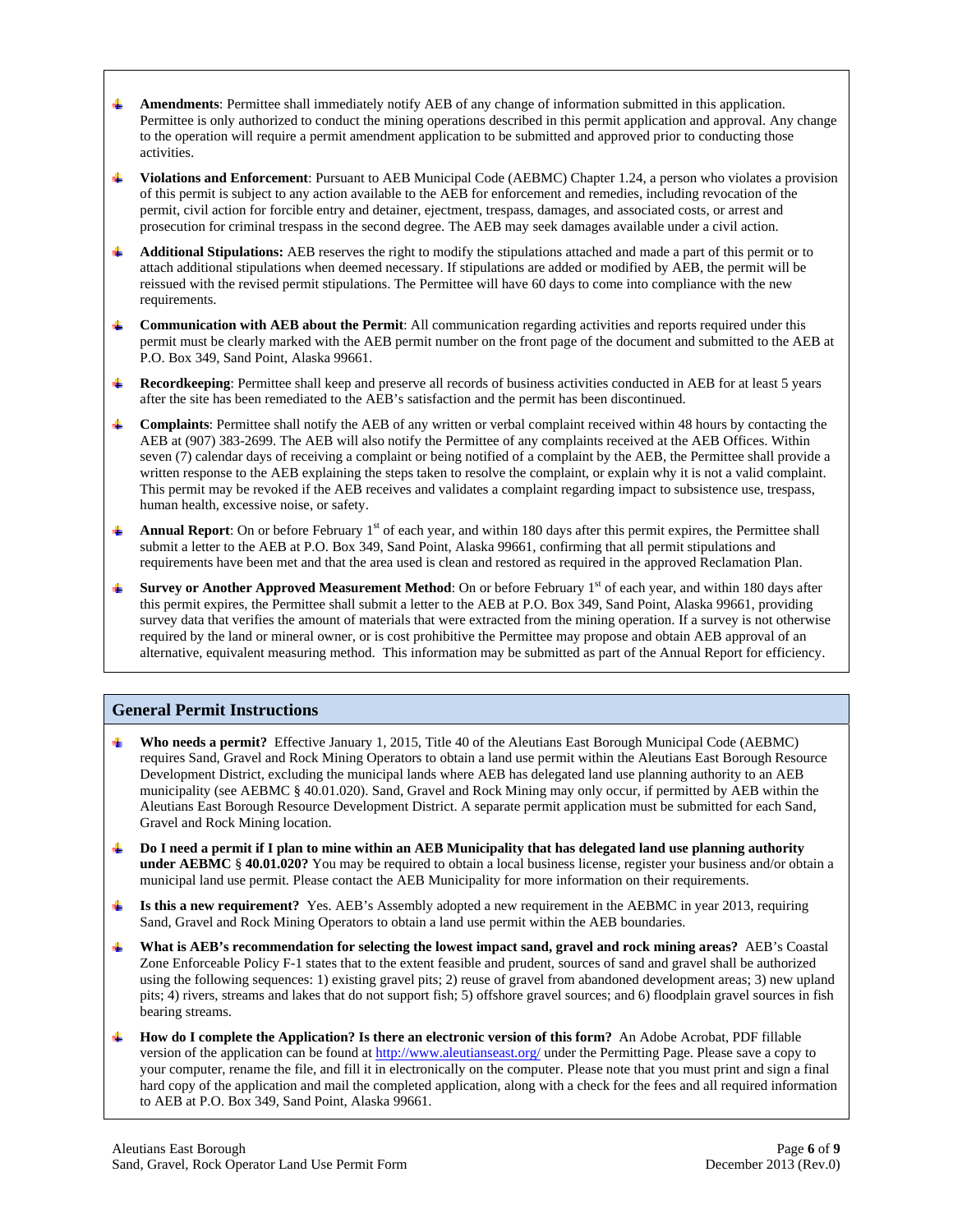- **Can I submit a handwritten application?** The AEB prefers typed applications whenever possible. However, if you do not ₩ have access to a computer, the AEB will accept a hand written application. Please print clearly and legibly.
- **Where do I send my Permit Application?** Please mail a completed copy of the permit application, a check for the fees and ÷ all required information to the AEB at P.O. Box 349, Sand Point, Alaska 99661.
- ÷ **Who do I call if I have a question?** Please contact the AEB Clerk/Planner at (907) 383-2699.
- **What is the permit fee?** The application fee is \$100 per year, and \$50 for each amendment to an existing permit.
- **When is my permit application due?** Your permit application should be submitted at least 60 days prior to the time you need an approved permit. Most permit approvals should be issued within 30 business days; however, delays can occur during peak work periods or during holidays.
- ₩ **How long is the permit valid?** Approved permits are valid for the period specified in the permit; a period not to exceed five years. The permit remains valid, provided applicant complies with permit terms and conditions. Once the permit is issued, the permit may be amended. An amended permit is only valid for the remaining term on the originally issued permit.
- **What happens if my application is incomplete?** Submittal of an application does not guarantee that it will be accepted. Only applications that are determined to be entirely complete, including fee payment will be accepted. Incomplete applications will be returned to the applicant for additional information and revision.
- **Who assigns new permit numbers?** The AEB will assign a permit number when your application is received. Please refer to this number in all future correspondence.
- **How do I renew an existing permit?** Approved permits are valid for the period specified in the permit; a period not to exceed five years. A renewal application must be submitted at least 60 days before your permit expires and costs \$100.
- **How do I amend an existing permit?** A permit amendment may be submitted at any time during the period that the existing permit is valid. The permit applicant must explain the reason for the permit amendment. A reduced permit application fee of \$50 is charged for each amendment.

#### **Section No. 1 Instructions**

Please fill out all the required information in Section No. 1. Check all boxes that apply.

- **What if I don't have a State of Alaska Business License?** All businesses operating in the State of Alaska are required to have a business license. See http://www.commerce.state.ak.us/occ/home\_bus\_licensing.html. You must obtain a license before submitting your application.
- 4 **What if I don't have a Federal Tax ID?** All businesses operating in the State of Alaska are required to have a Federal Tax ID. See http://www.irs.gov/Businesses/Small-Businesses-&-Self-Employed/Employer-ID-Numbers-(EINs). You must obtain a federal Tax ID before submitting your application.

#### **Section No. 2 Instructions:**

Please fill out all the required information in Section No. 2. Check all boxes that apply. Please provide a brief description of your operations and location. You are also required to provide a Plan of Operations with your permit application where you can provide more detail.

#### **Section No. 3 Instructions:**

Please fill out all the required information in Section No. 3. Check all boxes that apply.

**Why do I have to provide information on property ownership and access?** The AEB needs you to provide sufficient information to verify that you either own the property that you plan to conduct business on, or that you have obtained legal access to that land for the period that this permit will be valid, before issuing you a permit. The AEB will not issue permits to applicants that cannot demonstrate that they own or have secured legal access to use private, local, state or federal lands for commercial purposes. Please provide a contact name and phone number that can verify your legal agreement.

#### **Section No. 4 Instructions:**

Please provide all the required information in Section No. 4.

- **What information must be included in a Plan of Operations?** The Plan of Operations shall include a description of the:
	- 1. Proposed mining operations, location and timing;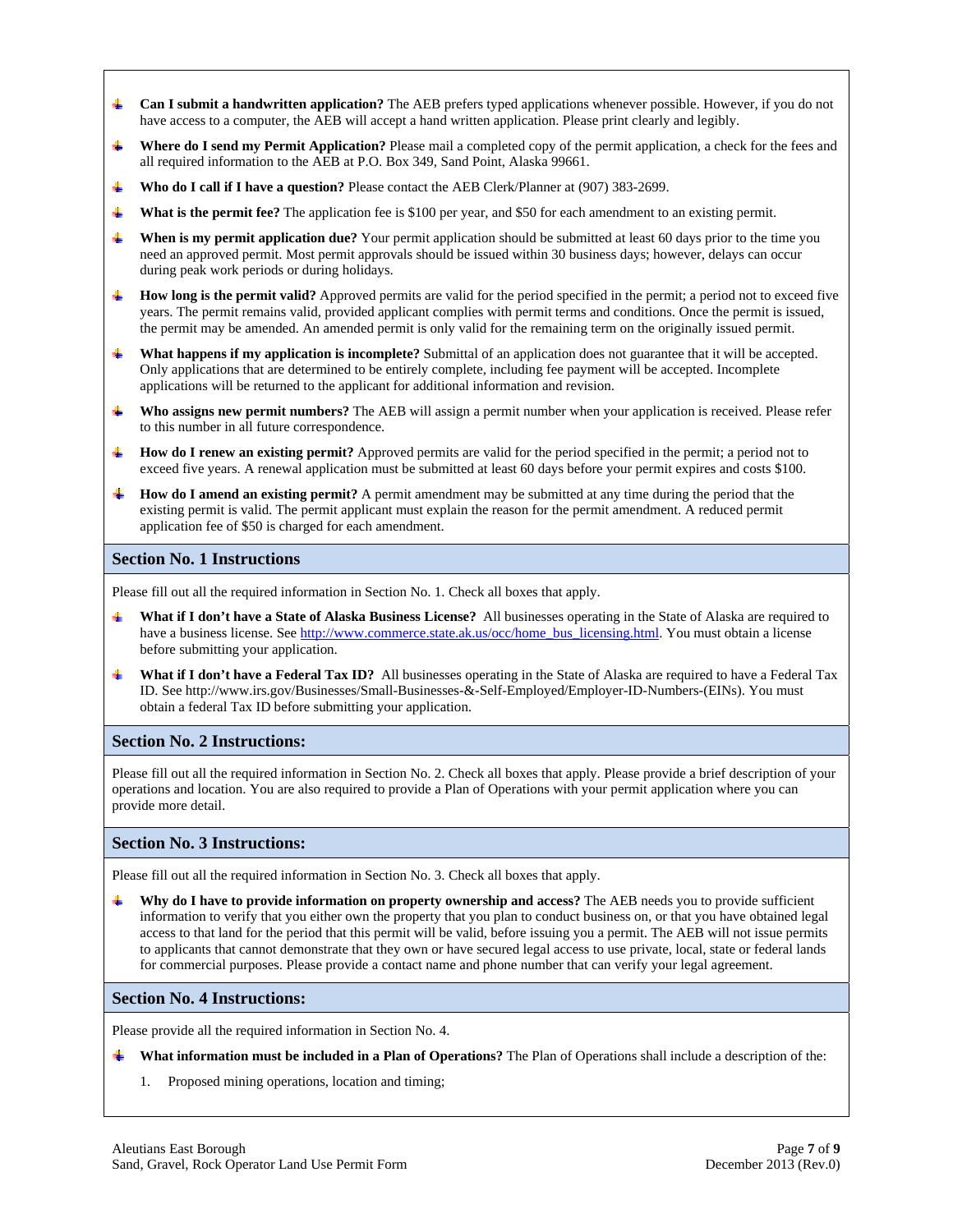- 2. Landownership and legal agreements that allow mining on the property and any past mining operations at this site;
- 3. Equipment, facilities, infrastructure and personnel used to mine;
- 4. Methods used to mine including overburden removal and storage and the amounts of material to be handled, processed or removed, and whether blasting, drilling, crushing, or screening will be performed;
- 5. Area and depth of the mining operation, including a map showing the topography, vegetation, distance to waterbodies, wetlands, residential areas, and other private structures or operations;
- 6. Transportation Plan, including existing and new transportation infrastructure needed, anticipated haul routes, and points of ingress and egress to the mine site (including a map of these routes);
- 7. Amount and type of fuel that will be used and stored at the mine site and oil spill prevention measures that will be used;
- 8. Environmentally or culturally sensitive areas at or near the mine site (e.g. fish spawning habitat, subsistence use area, nearby residential properties or schools);
- 9. Water and fish habitat protection measures that will be used;
- 10. Noise, visual and dust suppression mitigation measures that will be implemented to lessen impacts on surrounding neighbors and properties;
- 11. Plans to comply with AEB's Coastal Zone Enforceable Policies if mining is planned in the coastal lands and waters of the Borough;
- 12. Local Economic Development Plan;
- 13. Waste Management Plan;
- 14. Emergency Medical Plan;
- 15. Safety and Security that will be used at the site; and
- 16. A summary of all required local, state and federal permits and the status of those permits. If the permits have been obtained please provide the permit number and date of expiration. If permits are in the process of being issued please provide information on the date you applied for the permit and the expected date of issue.
- **What information must be included in the Reclamation Plan?** The Reclamation Plan shall include a description of your reclamation plans including a timeline and plans to comply with AEB's Coastal Zone Enforceable Policies if mining is planned in the coastal lands and waters of the Borough.
- **How do I find a copy of the AEB's Coastal Zone Enforceable Policies?** A copy can be found at http://www.aleutianseast.org/ under the Permitting Page.
- **Who do I make the application fee check out to?** The Aleutians East Borough.
- **Can I pay for the application fee using a credit card?** No. The AEB does not accept credit card payment at this time.
- **Can I pay for the application fee using cash?** No. You must pay by check.

#### **Section No. 5 Instructions:**

Please fill out all the required information in Section No. 5. Check all boxes that apply. The AEB will take into consideration any currently pending enforcement action, non-payment of taxes, or prior revocations in making its decision on whether or not to approve the permit.

#### **Section No. 6 Instructions:**

Please sign and date Section No. 6. Sand, gravel and rock that is severed or harvested anywhere within the Aleutian East Borough is subject to a \$0.10 per cubic yard Severance Tax unless the annual gross production value of the operation does not equal or exceed \$5,000 annually. You must sign this section of the application certifying that you will comply with Aleutian East Borough's Municipal Code Chapter 60.40, Severance Tax payment requirements. Applications that are not signed will not be accepted.

#### **Section No. 7 Instructions:**

Please sign and date Section No. 7. Applications that are not signed will not be accepted.